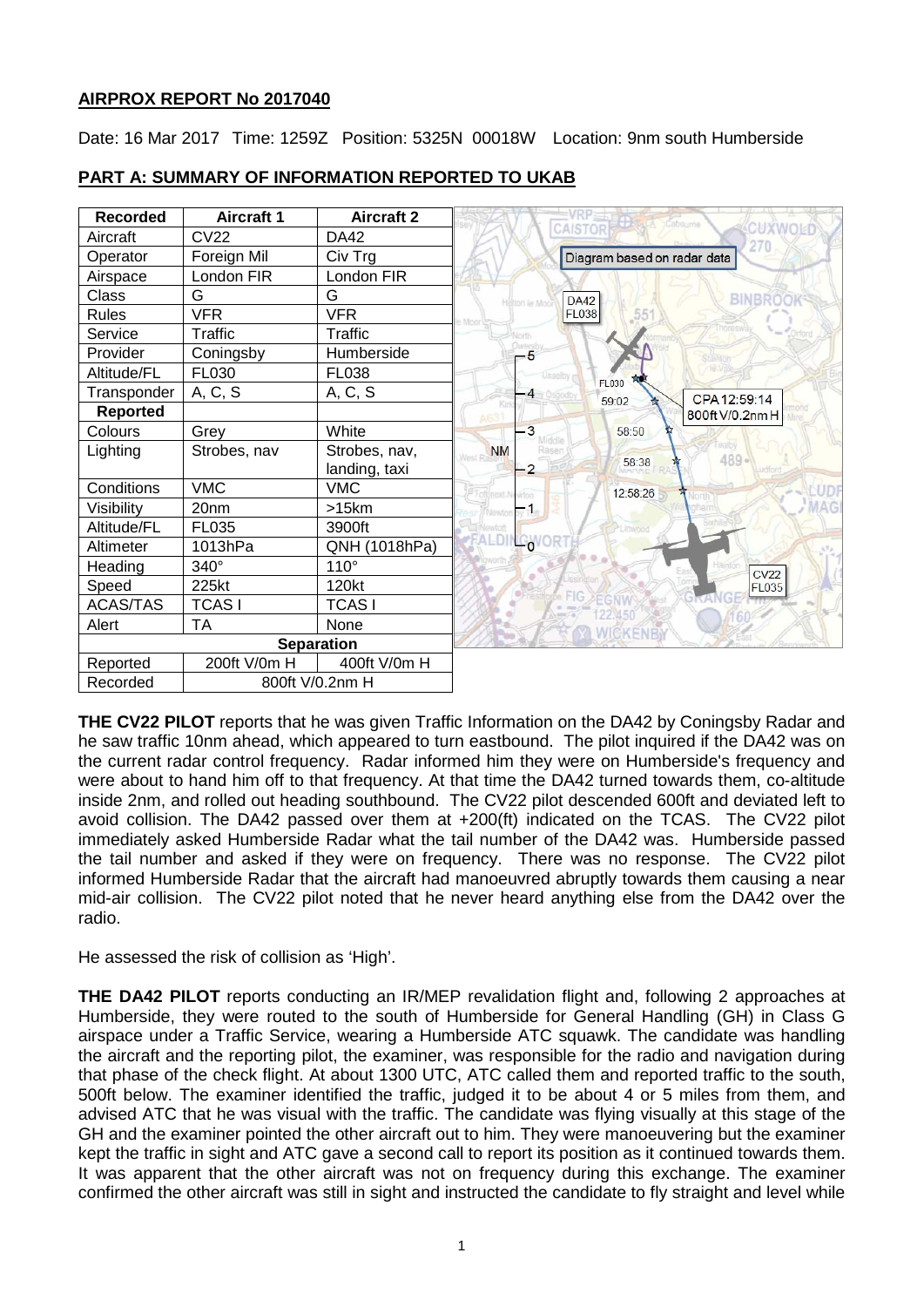it passed below them. Once the aircraft had passed the examiner took control and manoeuvred to keep the other aircraft in sight, making sure he was well clear before they continued the GH. The examiner heard the other aircraft's pilot come onto the Humberside frequency and, sometime after, ask for the registration of a light twin, but did not say why. At no time did the examiner think there was any conflict between the two aircraft or any position that compromised the safety of either aircraft. The examiner noted that it appeared that the crew of the other aircraft didn't share that view, perhaps because they saw the DA42 manoeuvring and were not aware that the crew had them in sight. Being on different frequencies did not help the situation. An earlier hand-over from Coningsby or communication via landline, if possible, may have been helpful if the USAF crew were concerned.

He assessed the risk of collision as 'None'.

**THE CONINGSBY CONTROLLER AND SUPERVISOR** both report that the Airprox was not reported on frequency and that they were informed of the event a week later. Consequently, neither could recall the circumstances.

**THE HUMBERSIDE CONTROLLER** did not submit a report to the UK Airprox Board.

#### **Factual Background**

The weather at Humberside was recorded as follows:

METAR EGNJ 161320Z 23019KT 9999 BKN024 13/07 Q1017= METAR EGNJ 161250Z 23017KT 9000 SCT022 12/07 Q1018=

A transcript of the Coningsby Departures frequency was provided, as follows:

| <b>From</b>      | To          | <b>Speech Transcription</b>                                                                                                                            | <b>Time</b> |
|------------------|-------------|--------------------------------------------------------------------------------------------------------------------------------------------------------|-------------|
| <b>CV22</b>      | Departures  | Coningsby [CV22 C/S] checking in three seven six decimal three five                                                                                    | 12.48.54    |
| Departures       | <b>CV22</b> | [CV22 C/S] Coningsby zone identified at three thousand five hundred<br>feet on the Barnsley one zero one one, Traffic Service, now<br>readability five | 12.48.57    |
| <b>CV22</b>      | Departures  | Traffic service for [CV22 C/S] copied                                                                                                                  | 12.49.05    |
| Departures       | <b>CV22</b> | [CV22 C/S] traffic twelve o'clock five miles crossing left right ahead<br>indicating one thousand three hundred feet above                             | 12.51.04    |
| <b>CV22</b>      | Departures  | [CV22 C/S] is searching for that traffic                                                                                                               | 12.51.13    |
| Departures       | <b>CV22</b> | [CV22 C/S] correction it's two thousand three hundred feet above                                                                                       | 12.51.16    |
| <b>CV22</b>      | Departures  | Roger [CV22 C/S]                                                                                                                                       | 12.51.19    |
| <b>CV22</b>      | Departures  | Coningsby [CV22 C/S] is now visual with that aircraft                                                                                                  | 12.51.44    |
| Departures       | <b>CV22</b> | [CV22 C/S]                                                                                                                                             | 12.51.47    |
| Departures       | <b>CV22</b> | [CV22 C/S] reduced Traffic information from all around for the next<br>one eight miles due to limits of surveillance cover                             | 12.52.11    |
| <b>CV22</b>      | Departures  | [CV22 C/S] copies                                                                                                                                      | 12.52.18    |
| Departures       | <b>CV22</b> | [CV22 C/S] say again your destination                                                                                                                  | 12.54.09    |
| <b>CV22</b>      | Departures  | Spadeadam Range for [CV22 C/S]                                                                                                                         | 12.54.13    |
| Departures       | CV22        | [CV22 C/S] apologies you were stepped on there say again range                                                                                         | 12.54.47    |
| CV <sub>22</sub> | Departure   | Err Spadeadam range, delta five one zero for [CV22 C/S]                                                                                                | 12.54.50    |
| Departures       | <b>CV22</b> | [CV22 C/S] copied thank you                                                                                                                            | 12.54.55    |
| Departures       | <b>CV22</b> | [CV22 C/S] traffic twelve o'clock eight miles tracking south indicating<br>four hundred feet above                                                     | 12.57.46    |
| <b>CV22</b>      | Departures  | Err [CV22 C/S] searching                                                                                                                               | 12.57.52    |
| Departures       | <b>CV22</b> | [CV22 C/S] squawk four two seven two                                                                                                                   | 12.58.15    |
| <b>CV22</b>      | Departures  | Four two seven two [CV22 C/S]                                                                                                                          | 12.58.18    |
| <b>CV22</b>      | Departures  | [CV22 C/S] is err coming left err twenty degrees err for that traffic                                                                                  | 12.58.39    |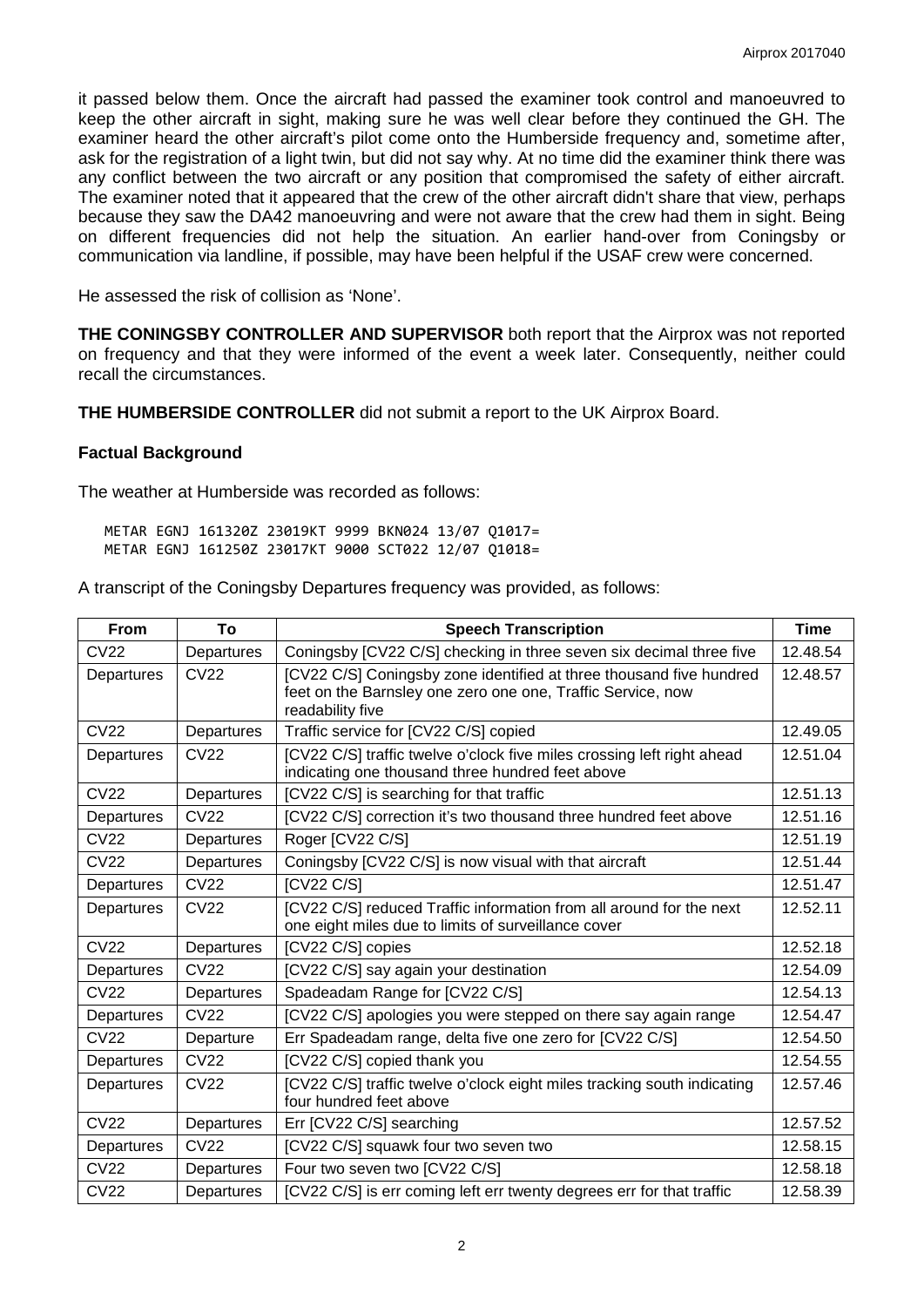| From             | To               | <b>Speech Transcription</b>                                                                                                                        | <b>Time</b> |
|------------------|------------------|----------------------------------------------------------------------------------------------------------------------------------------------------|-------------|
| Departures       | CV22             | [CV22 C/S] copied                                                                                                                                  | 12.58.44    |
| Departures       | CV <sub>22</sub> | [CV22 C/S] that previously called traffic twelve o'clock two miles<br>opposite direction indicating three hundred feet above                       | 12.58.58    |
| <b>CV22</b>      | Departures       | Yeah [CV22 C/S] copies err visual with traffic, turned right into us                                                                               | 12.59.06    |
| <b>CV22</b>      | Departures       | Hey Coningsby [CV22 C/S] are you err two way speaking with that<br>aircraft?                                                                       | 12.59.21    |
| Departures       | CV22             | [CV22 C/S] negative he's working Humberside, your next unit, he<br>appears to have turned north but he's indicating five hundred feet<br>above now | 12.59.25    |
| CV <sub>22</sub> | Departures       | Copied err request handoff to Humberside when able                                                                                                 | 12.59.33    |
| Departures       | CV <sub>22</sub> | [CV22 C/S] roger squawk four two seven two                                                                                                         | 12.59.37    |
| CV <sub>22</sub> | Departures       | Four two seven two                                                                                                                                 | 12.59.39    |
| Departures       | CV <sub>22</sub> | And [CV22 C/S] your speed will take you well clear of that aircraft<br>now                                                                         | 12.59.43    |
| <b>CV22</b>      | Departures       | [CV22 C/S]                                                                                                                                         | 12.59.47    |
| Departures       | CV <sub>22</sub> | [CV22 C/S] contact Humberside one one nine decimal one two five                                                                                    | 12.59.49    |
| <b>CV22</b>      | Departures       | One one niner one two five                                                                                                                         | 12.59.52    |

## **Analysis and Investigation**

# **CAA ATSI**

The Airprox was reported by the pilot of a CV22 when it came into proximity with a DA42 which was engaged in an instructional flight, general handling approximately 10nm south of Humberside. The DA42 pilot was operating under VFR at the time, and in receipt of a Traffic Service from Humberside radar. The DA42 pilot had completed some Instrument approaches at Humberside prior to the general handling, with the instructor on board subsequently carrying out the navigation and radio calls. The CV22 was on a northbound track heading towards the Humberside area and was in receipt of a Traffic Service from Coningsby Radar prior to the Airprox. (The CV22 pilot subsequently worked Humberside radar).

At approximately 1258:15 (Figure 1), Humberside radar provided Traffic Information to the DA42 pilot (squawk 4250) on the, then unknown, northbound aircraft, with the pilot indicating in his written report that he obtained visual contact with the CV22 (squawk 1774) at a reported range of '4 to 5 miles'. This Traffic Information was subsequently updated by Humberside, although the DA42 pilot remained visual with the CV22.



Figure 1 – Prestwick Radar at 1258:15 Figure 2 CPA - Prestwick Radar 1259:11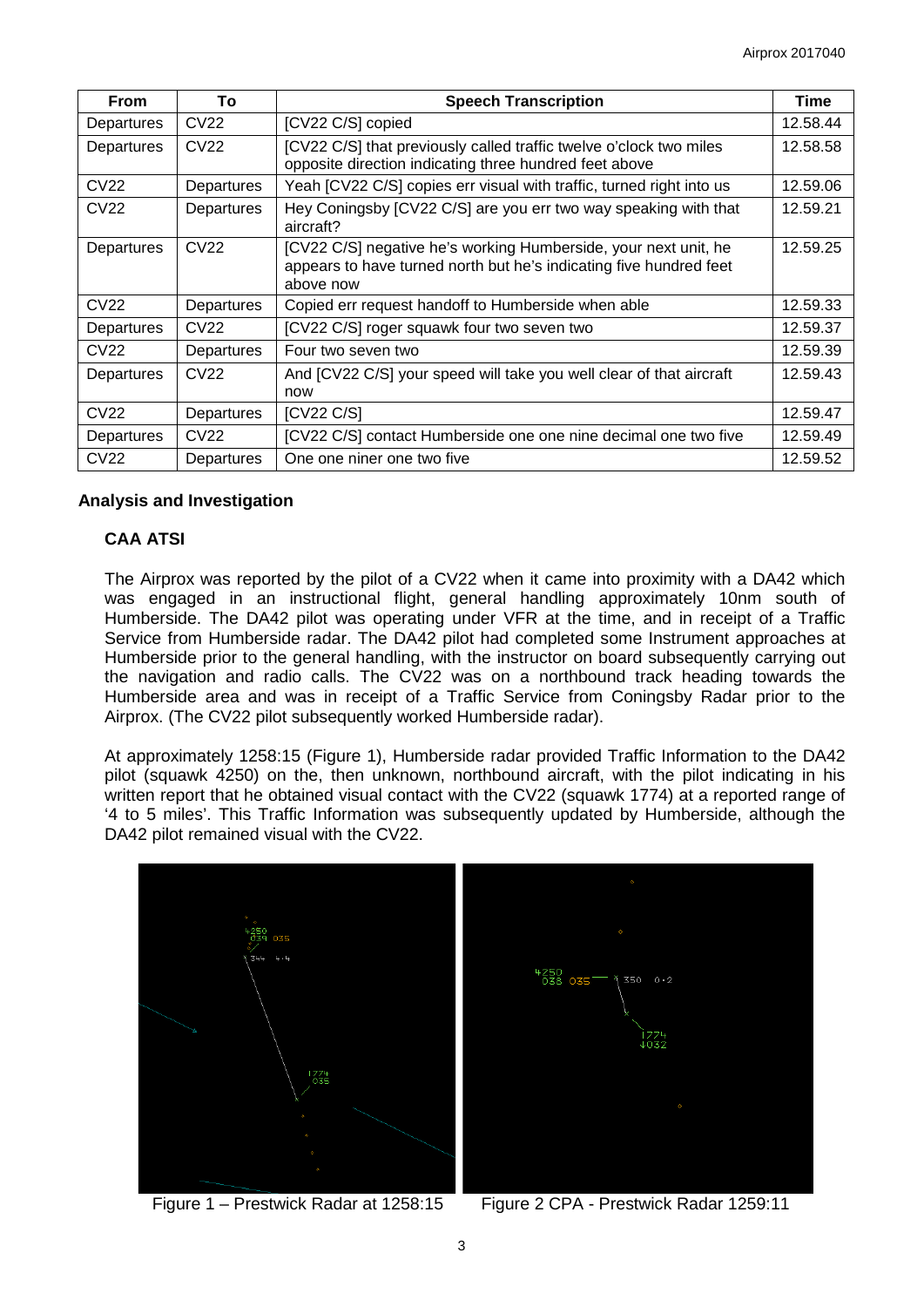CPA occurred at 1259:11 (Figure 2), with an indicated 600ft and 0.2nm between the two aircraft. However, allowing for the update rate of the radar and the track and speed of both aircraft it is possible the lateral distance between the two aircraft occurred just after this radar screenshot and that it may have been less than 0.2nm.

Under a Traffic Service the controller is not required to achieve a deconfliction minima but is required to provide timely and accurate Traffic Information, as occurred in this event. Ultimately, as both aircraft were operating in Class G airspace the pilots are responsible for their own collision avoidance.

### **Military ATM**

An Airprox occurred on 16 Mar 17 at approximately 1300hrs UTC, 20nm NW of Coningsby, between a CV22 and a DA42. The CV22 was receiving a Traffic Service from Coningsby LARS while the DA42 was receiving a Traffic Service from Humberside ATC.

Figures 3-6 depict the position of the CV22 and DA42 at relevant times in the lead up to, and at the time of, the Airprox. The screen shots are taken from a replay of the Great Dun Fell radar head and therefore are not necessarily representative of the picture seen by the LARS controller at the time.



At 12:57:46 (Figure 3), the Coningsby LARS controller passed Traffic Information to the CV22 pilot on traffic 12 o'clock, 8nm, tracking south, indicating 400ft above. The CV22 pilot responded that he was searching but did not call visual with the traffic.

At 12:58:39 (Figure 4), the CV22 pilot told the Coningsby LARS controller that he was coming left 20 degrees due to the previously called traffic.

At 12:58:58 (Figure 5), the Coningsby LARS controller updated the Traffic Information to the CV22 pilot as 12 o'clock, 2nm, opposite direction, indicating 300ft above. The CV22 pilot responded that he was visual with the traffic and that it had turned towards him.

At 12:59:11 (Figure 6), the CV22 and the DA42 passed at their CPA of 0.2nm and 700ft.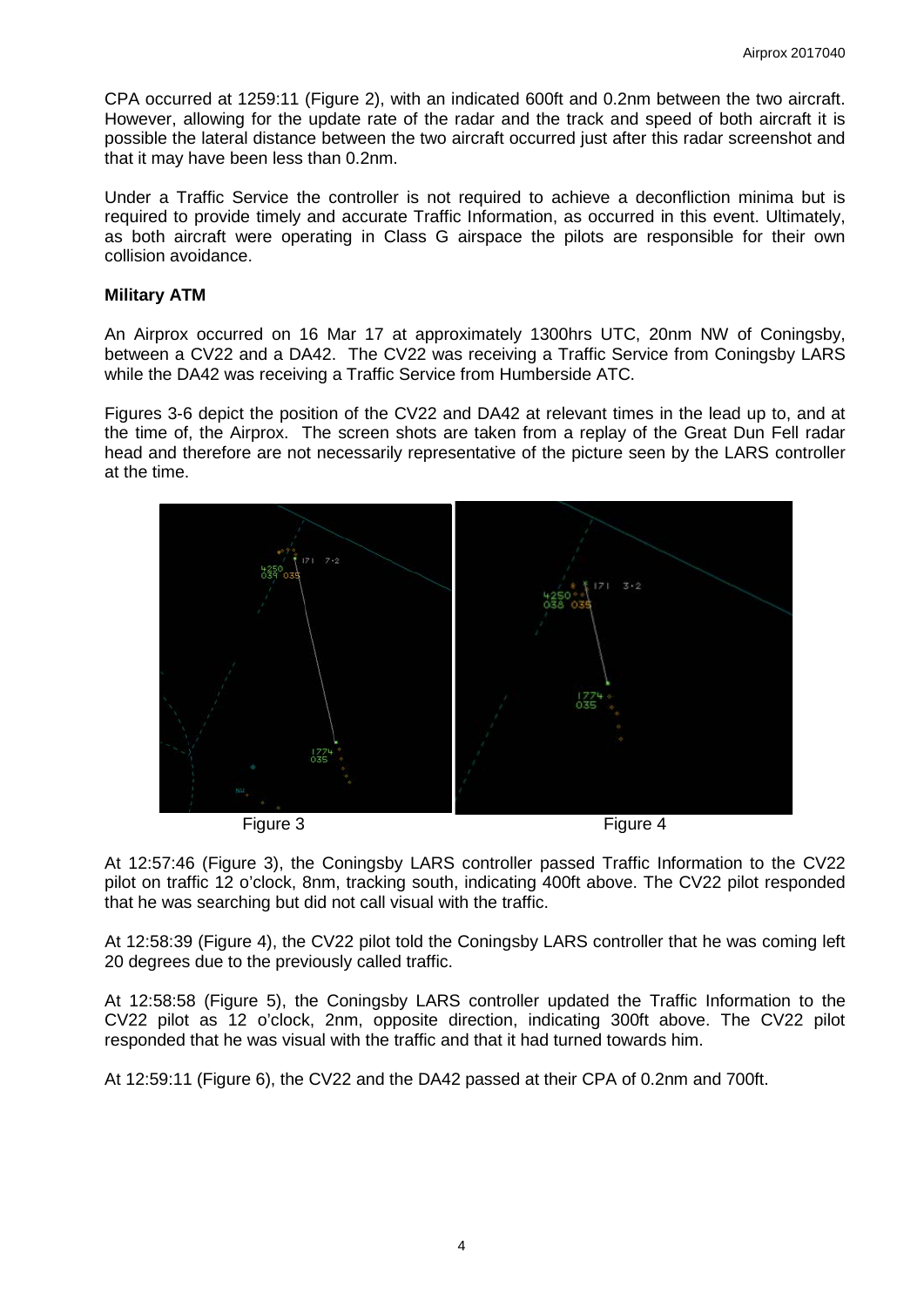

The Airprox was not notified to Coningsby ATC until a week after the incident therefore neither the controller involved nor the Supervisor could recollect the incident and no DASOR narratives were provided. Unit investigation suggested that the controller had commented that the CV22 had got close to a King Air [actually a DA42] but that no Airprox was declared on frequency.

The Coningsby LARS controller passed timely, accurate Traffic Information to the CV22 pilot and updated the Traffic Information when he believed that the traffic posed a definite risk of collision, therefore the Traffic Service was provided iaw CAP 774.

### **UKAB Secretariat**

The CV22 and DA42 pilots shared an equal responsibility for collision avoidance and not to operate in such proximity to other aircraft as to create a collision hazard<sup>[1](#page-4-0)</sup>. If the incident geometry is considered as head-on or nearly so then both pilots were required to turn to the right<sup>[2](#page-4-1)</sup>. If the incident geometry is considered as converging then the CV22 pilot was required to give way to the DA42 $^3$  $^3$ .

## **Occurrence Investigation**

The Coningsby investigation established that the Airprox was not reported on frequency by the CV22 pilot and therefore that there were limited recollections. The findings were based on the tape transcript, watch-log entries and information from those in control positions at the time. The supervisors were conducting a handover at the back of the radar room and had no notification of the event. After the event the oncoming supervisor was informed by the LARS controller during a routine conversation in an office that they thought an Osprey (CV22) on his frequency had got close to a King Air [actually a DA42] however nothing had been declared on frequency. As the aircraft in question had been under a Traffic Service and nothing had been reported no further action was taken. On receipt of the request for a transcript, and after the request for further comment, the investigation found that the LARS controller fulfilled their requirements for a Traffic Service, providing timely Traffic Information and limiting Traffic Information for the radar overhead. The Osprey pilot notified a heading change in response to the Traffic Information and it was the fact that the manoeuvring [DA42] then turned toward the Osprey which resulted in the report being filed. The [DA42's] actions could not be predicted by the LARS controller.

 $\overline{\phantom{a}}$ 

<sup>1</sup> SERA.3205 Proximity.

<span id="page-4-1"></span><span id="page-4-0"></span><sup>2</sup> SERA.3210 Right-of-way (c)(1) Approaching head-on.

<span id="page-4-2"></span><sup>3</sup> SERA.3210 Right-of-way (c)(2) Converging.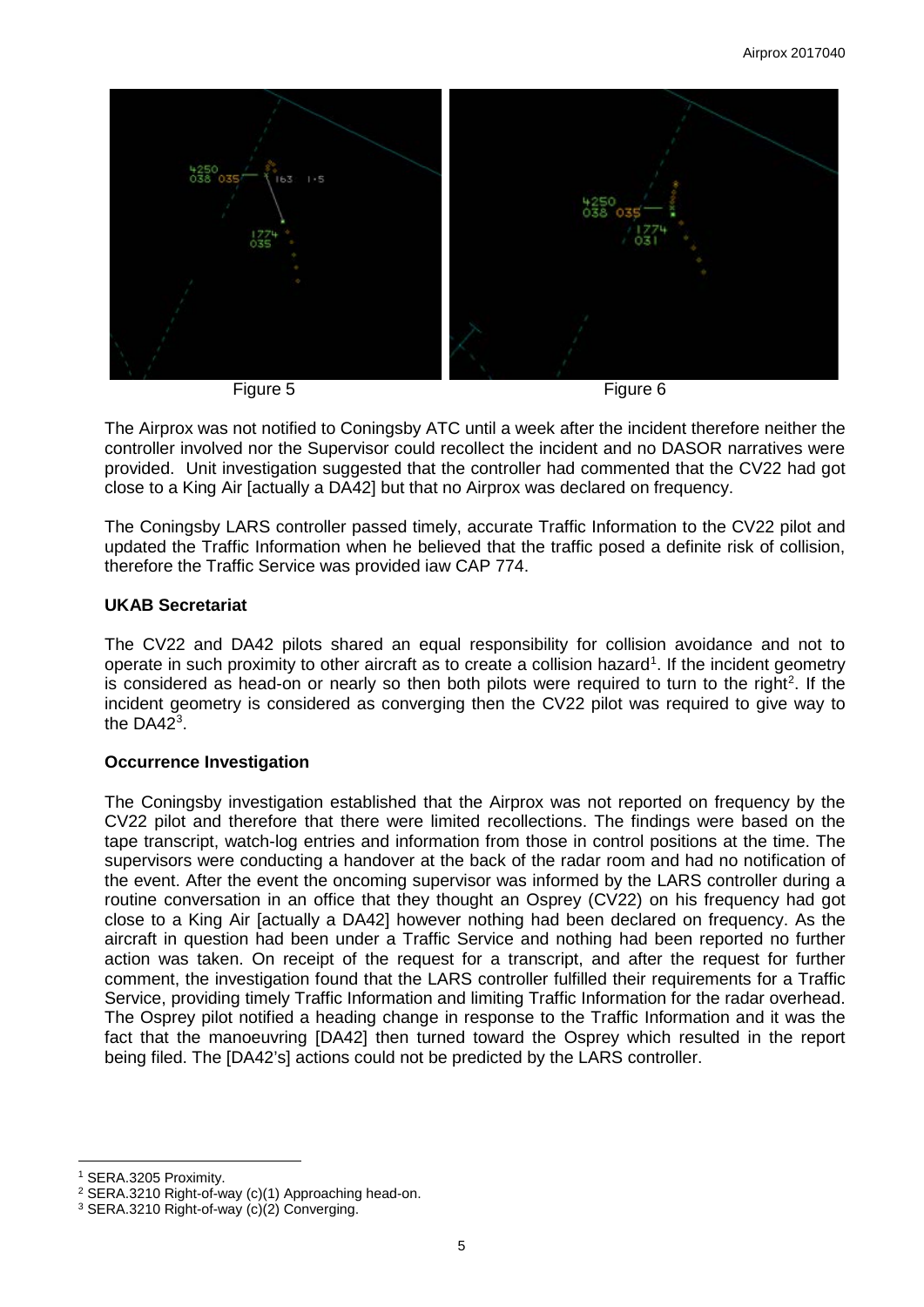### **Comments**

### **USAFE**

Clearly the DA42 pilot(s) did not appreciate the effect that his/their apparently random manoeuvres would have had with regard to the CV22 crew. The Military Occurrence Investigation commented that the DA42's actions could not be predicted by the LARS controller; the same applied to the crew of any aircraft unfortunate enough to be in the vicinity of the DA42.

#### **Summary**

An Airprox was reported when a CV22 and a DA42 flew into proximity at 1259 on Thursday 16<sup>th</sup> March 2017. Both pilots were operating under VFR in VMC, the CV22 pilot in receipt of a Traffic Service from Coningsby and the DA42 pilot in receipt of a Traffic Service from Humberside.

### **PART B: SUMMARY OF THE BOARD'S DISCUSSIONS**

Information available consisted of reports from both pilots, a transcript of one of the relevant R/T frequencies, radar photographs/video recordings, a report from one of the air traffic controllers involved and reports from the appropriate ATC and operating authorities.

Members noted that both pilots were conducting normal operations in Class G airspace, both operating under VFR in receipt of a Traffic Service and both having seen the other at range. Some members commented that the CV22 pilot had seemed startled at the DA42 pilot's manoeuvring, despite having received Traffic Information on it. They commented that the CV22 pilot had stayed at the same level as he tracked towards the DA42 and felt that he could have taken earlier action to side-step the DA42 should he have felt it necessary. The CV22 pilot transmitted that the DA42 'turned right into us' and some members wondered whether he thought that such traffic would be advised of his presence and that ATC would confer a degree of separation by virtue of his Traffic Service. In this respect, members commented that it was an inherent property of Class G airspace that traffic could manoeuvre without prior notification to other traffic, and that it was incumbent on all users of the airspace to be aware of this and make appropriate allowances. Although under a Traffic Service, which would provide information on other aircraft known to ATC, it still remained the CV22 pilot's responsibility to conduct any avoiding or separation manoeuvres.

For his part, the DA42 pilot was unconcerned by the proximity of the CV22, having received Traffic Information on it and sighted it at a range of about 4nm. Notwithstanding, members commented that he could equally have directed the student to roll out on a heading which did not converge with the approaching CV22. In the event, the conflict was resolved by the CV22 pilot descending and turning left and by the DA42 pilot assessing there was sufficient vertical separation for there to be no need to take avoiding action. Members commented that the incident was one of differing perceptions: the CV22 pilot's report indicated that he perceived that the other aircraft was too close, whereas the DA42 pilot was content that their separation was within VFR norms. The Board agreed that although both pilots probably could have done more to increase separation at an earlier stage, the operation of both aircraft was normal for Class G, see-and-avoid airspace, and that normal procedures, safety standards and parameters had pertained.

## **PART C: ASSESSMENT OF CAUSE, RISK AND SAFETY BARRIERS**

Cause: Cause: A conflict in Class G resolved by both pilots.

Degree of Risk: E.